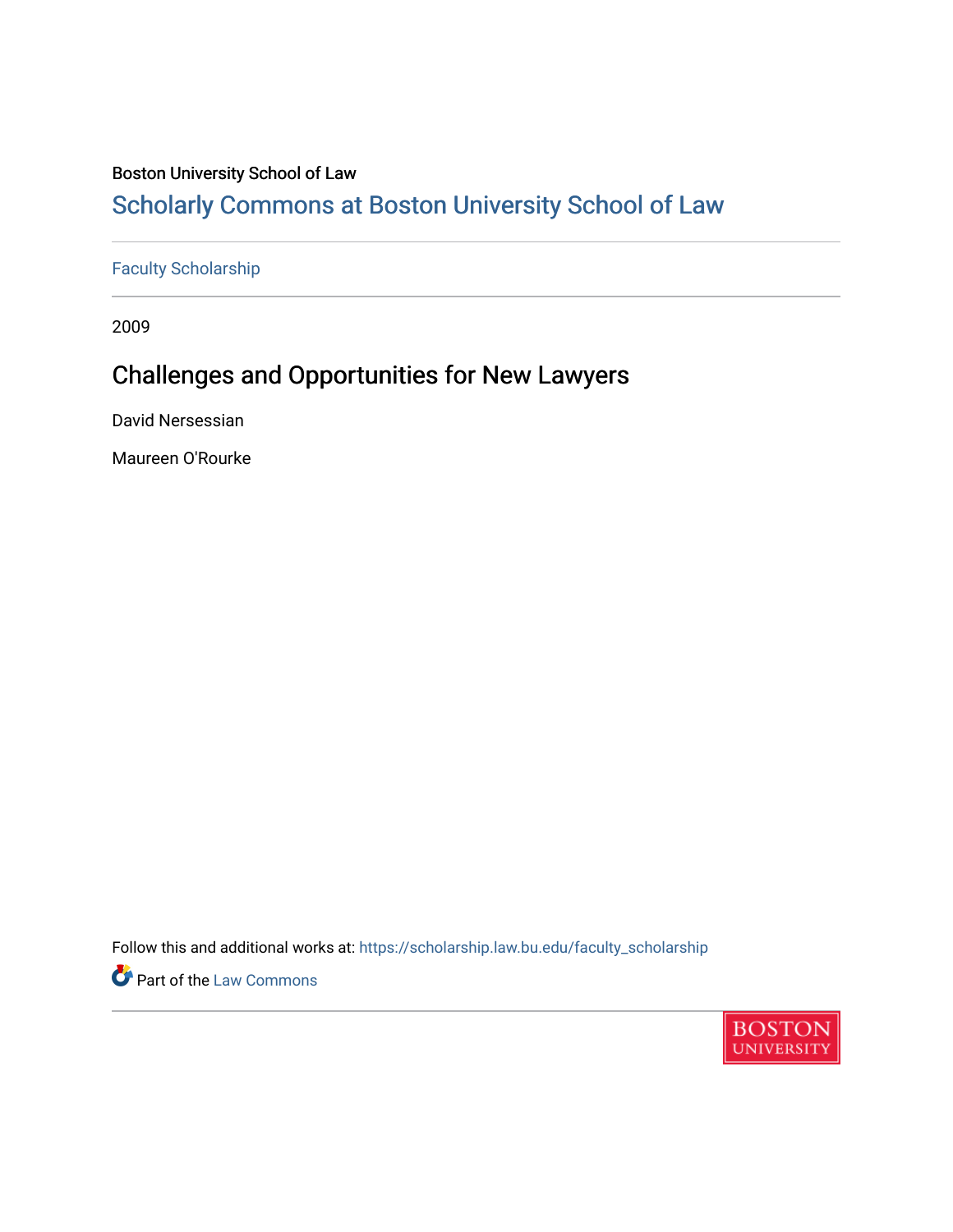# **The Profession**

**By David Nersessian and Maureen O'Rourke**

## **Challenges and Opportunities for New Lawyers**



**Dr. David Nersessian is a Visiting Assistant Professor at Boston University School of Law and previously was Executive Director of Harvard Law School's Program on the Legal Profession.**



**Maureen O'Rourke is Dean, Professor of Law, and Michaels Faculty Research Scholar at Boston University School of Law. The views expressed are the authors' and should not be attributed to any other person or institution.**

hese are challenging times to be a lawyer. They may even be transformational times. Recent upheavals in financial, industrial and real estate markets have many lawyers (and clients) not only cutting back, but also fundamentally re-thinking their business models and the ways in which legal services are provided. Until very recently, hardly a day passed without news of law firm layoffs, deferred start dates, or canceled summer programs. In-house lawyers face substantial budget cuts at the very time their departments must navigate a broader range of legal and organizational challenges. And many government and public interest employers are dealing with hiring freezes and other cutbacks that push already-strained resources to the limit.

Today's challenges may or may not lead to a fundamental re-structuring of the legal market. At the very least, they raise profound questions, including how and by whom legal services should be delivered in the future and what a transitioning market for law graduates portends for legal education. The profession's dialogue around these issues is only just beginning and no doubt will continue for some time. But these broader questions must be put aside in favor of a more modest goal for this short essay. We hope to provide attorneys who are newer to the profession with advice that will prove useful and timeless — relevant regardless of how the legal market develops.

Underpinning our thoughts here is the recognition that law  $-$  whatever its intellectual, strategic, and professional dimensions — is a relationship business. The very nature of legal practice requires strong inter-personal relationships with clients, colleagues in the workplace, and the wider legal community. The ability to develop and manage these relationships is an essential aspect of early professional development and critical to long-term success as a lawyer. So we'll focus there.

Our first suggestion involves mentoring - finding someone with whom you can talk freely about your professional development and career aspirations. Your first job will not be your last, and you may change your substantive area or type of practice (large firm, small firm, government, non-profit, etc.) several times during your career. Besides being helpful in charting your occupational path, mentors also are invaluable sounding boards when an environment, for whatever reason, becomes politically charged. Having someone who can help you navigate difficult personalities and teach you to communicate bad news accurately but in a positive way is priceless. Sometimes just a simple turn of phrase makes all the difference in how you are perceived, and someone who has "been there before" can provide useful guidance.

The ideal mentor is someone with enough substantive expertise and professional wisdom to help you navigate the early days of legal practice but with whom (and this is important) you can establish a genuine rapport. You may need more than one mentor  $-$  for example, a mid-level associate to help with the "nuts and bolts" of legal practice and a senior lawyer or partner with a broader perspective on a particular practice setting or overall trends in the profession. This may or may not be someone that you work with directly. Whatever the setting, the important thing is to seek out such relationships and actively cultivate them. And in the spirit of giving what you wish to receive, endeavor to mentor others when you can (e.g., summer associates, law students at your alma mater, etc.).

Finding a mentor can be challenging if you were not born into a family of lawyers or came late to the realization that law is the path you wish to take. It is even more so if you are still seeking